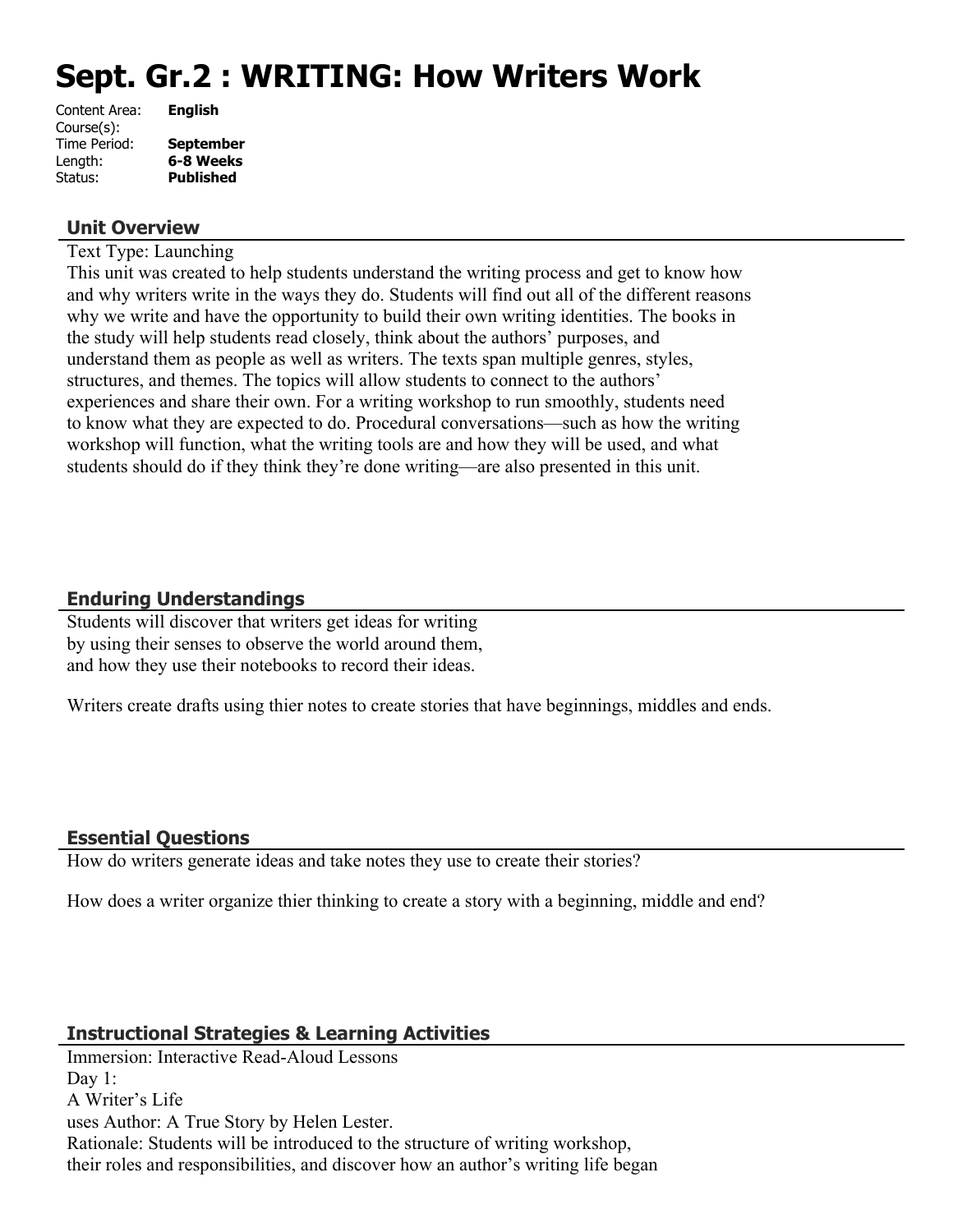and the lessons she learned along the way. Common Core State Standards: W.2.3, W.2.5, W.2.7, W.2.8, SL.2.1, SL.2.2, SL.2.3, SL.2.4, SL.2.6, L.2.1, L.2.2, L.2.4, L.2.5, L.2.6

Day 2: Holding on to Memories uses Fireflies by Julie Brinckloe. Rationale: Writers often record important events in their lives so they are not forgotten. Students will learn how and why writers use notebooks to record memories, experiences, and ideas for writing. Common Core State Standards: W.2.3, W.2.5, W.2.7, W.2.8, SL.2.1, SL.2.2, SL.2.3, SL.2.4, SL.2.5, SL.2.6, L.2.1, L.2.2, L.2.4, L.2.5, L.2.6

Day 3: Writing Possibilities uses Let's Do Nothing by Tony Fucile. Rationale: Students will discover that sometimes when writers have trouble coming up with possibilities for writing, they use their imaginations to turn simple moments into engaging and entertaining stories. Common Core State Standards: W.2.3, W.2.5, W.2.7, W.2.8, SL.2.1, SL.2.2, SL.2.3, SL.2.4, SL.2.6, L.2.1, L.2.2, L.2.4, L.2.5, L.2.6

Day 4:

Writers' Motivation And Inspiration

uses The Best Story by Eileen Spinelli.

Rationale: Students will learn that writers find motivation and inspiration for writing in the special people, places, and events in their lives. Common Core State Standards: W.2.3, W.2.5, W.2.7, W.2.8, SL.2.1, SL.2.2,

SL.2.3, SL.2.4, SL.2.5, SL.2.6, L.2.1, L.2.2, L.2.4, L.2.5, L.2.6

Day  $5$ :

Writers "Read" Their World with Notebook in Hand uses Nothing Ever Happens on 90th Street by Roni Schotter. Rationale: Students will discover that writers get ideas for writing by using their senses to observe the world around them, and how they use their notebooks to record their ideas. Common Core State Standards: W.2.3, W.2.5, W.2.7, W.2.8, SL.2.1, SL.2.2, SL.2.3, SL.2.4, SL.2.6, L.2.1, L.2.2, L.2.4, L.2.5, L.2.6

Mini-Lessons Generating Ideas I: Memorable Moments uses Fireflies by Julie Brinckloe. Rationale: Writers find inspiration from meaningful and emotional times in their lives. Students will recall important memories and details to generate ideas for writing. Common Core State Standards: W.2.3, W.2.5, W.2.7, W.2.8, SL.2.1, SL.2.2, SL.2.3, SL.2.4, SL.2.5, SL.2.6,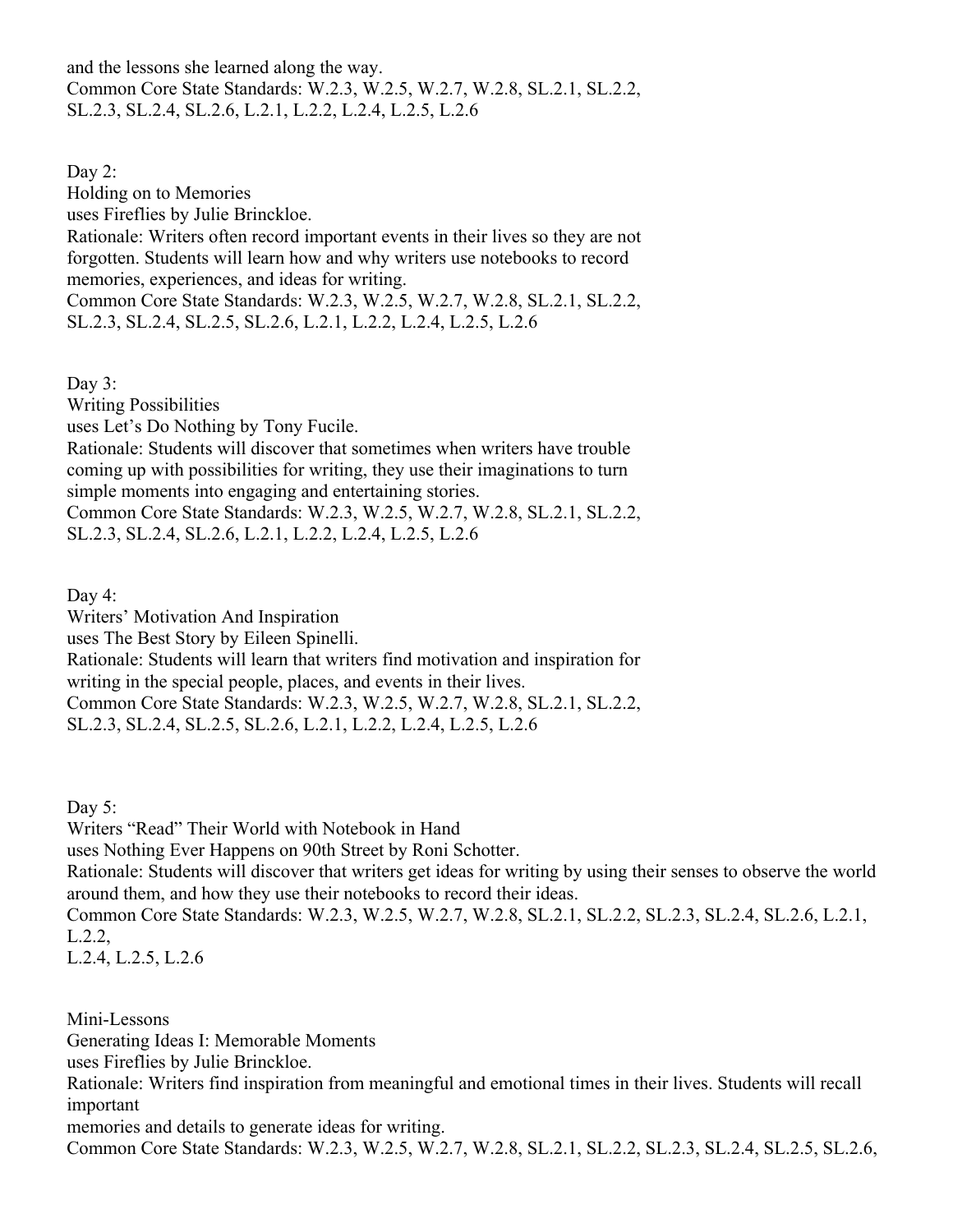L.2.1, L.2.2, L.2.5, L.2.6

Generating Ideas II: What's In My Heart uses The Best Story by Eileen Spinelli. Rationale: Writers write about what they know and care for. Students will focus on the people and places in their lives as inspiration for their writing. Common Core State Standards: W.2.3, W.2.5, W.2.7, W.2.8, SL.2.1, SL.2.2, SL.2.3, SL.2.4, SL.2.5, SL.2.6, L.2.1, L.2.2, L.2.5, L.2.6

Selecting: Deciding What Matter's Most

uses students' Writers' Notebooks.

Rationale: Writers thoughtfully select an idea to expand into a longer piece. Students will read through their Writers' Notebooks and carefully choose an idea to develop into a published piece. Common Core State Standards: W.2.5, W.2.7, W.2.8, SL.2.1, SL.2.2, SL.2.3, SL.2.4, SL.2.6, L.2.1, L.2.2, L.2.6

Collecting: Gather More Information

uses Fireflies by Julie Brinckloe.

Rationale: Once writers have selected ideas, they need time to further explore those ideas and collect more information about them. Students will gather more information and details to develop their ideas. Common Core State Standards: W.2.3, W.2.5, W.2.7, W.2.8, SL.2.1, SL.2.2, SL.2.3, SL.2.4, SL.2.6, L.2.1, L.2.2,

L.2.5, L.2.6

Drafting: Organization—Putting It All Together

uses The Best Story by Eileen Spinelli.

Rationale: Writers create drafts that are organized and easy to read. Students will use the information in their notebooks to map out a beginning, middle, and end of their stories that are sensible and interesting for readers. Common Core State Standards: W.2.3, W.2.5, W.2.7, W.2.8, SL.2.1, SL.2.2, SL.2.3, SL.2.4, SL.2.6, L.2.1, L.2.2,

L.2.6

Revising: Making My Message Clear

uses Author: A True Story by Helen Lester.

Rationale: Writers revise their work so their ideas are clear and their words are engaging. Students will add relevant

details that support their main ideas.

Common Core State Standards: W.2.3, W.2.5, W.2.7, W.2.8, SL.2.1, SL.2.2, SL.2.3, SL.2.4, SL.2.6, L.2.1, L.2.2,

L.2.5, L.2.6

Editing: Checking My Punctuation, Spelling, And Grammar

uses Let's Do Nothing by Tony Fucile.

Rationale: Writers need to get their writing ready for an audience by checking their spelling, capitalization, and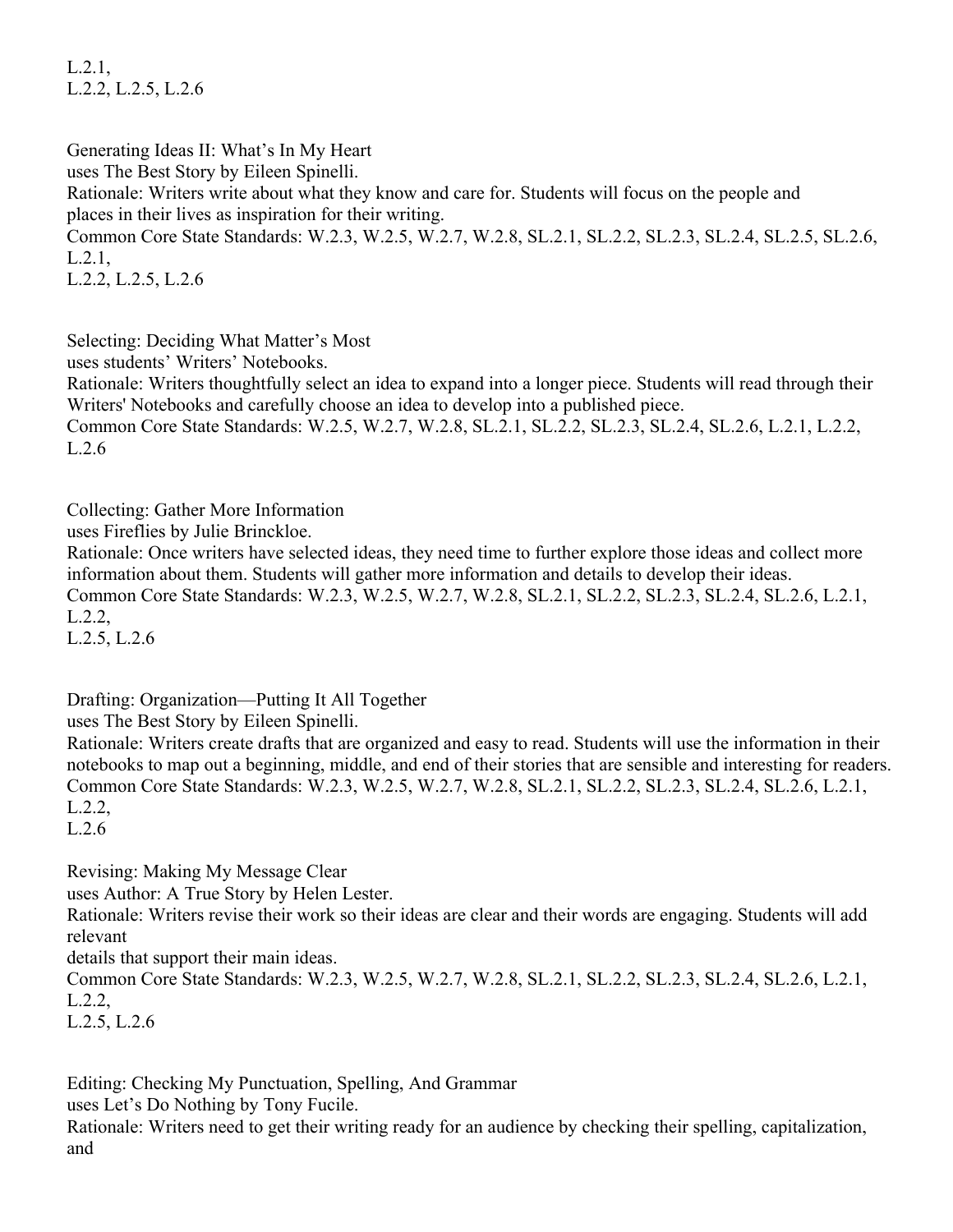punctuation. Students will use an editing checklist independently and with a partner. Common Core State Standards: W.2.5, W.2.7, W.2.8, SL.2.1, SL.2.2, SL.2.3, SL.2.6, L.2.1, L.2.2, L.2.4, L.2.5, L.2.6

Publishing: Getting Ready For Your Readers!

uses all mentor texts from the unit.

Rationale: Writers need to prepare their writing for publication by including various publishing techniques to help

their readers understand their purpose and passion. Students will create Dedications, titles or title pages, covers,

About the Author pages, etc. to give their readers some insight into their inspirations and intentions. Common Core State Standards: W.2.5, W.2.6, W.2.7, W.2.8, SL.2.1, SL.2.2, SL.2.3, SL.2.5, SL.2.6, L.2.1, L.2.2,

L.2.4, L.2.5, L.2.6

## **Integration of Career Readiness, Life Literacies and Key Skills**

Students will buid upon previous knowledge about how professional writers work and create.

| <b>TECH.9.4.2.GCA</b> | <b>Global and Cultural Awareness</b>                                                                                                                                                           |
|-----------------------|------------------------------------------------------------------------------------------------------------------------------------------------------------------------------------------------|
|                       | Individuals from different cultures may have different points of view and experiences.                                                                                                         |
| <b>TECH.9.4.2.CT</b>  | <b>Critical Thinking and Problem-solving</b>                                                                                                                                                   |
| TECH.9.4.2.GCA.1      | Articulate the role of culture in everyday life by describing one's own culture and<br>comparing it to the cultures of other individuals (e.g., 1.5.2.C2a, 7.1.NL.IPERS.5,<br>7.1.NL.IPERS.6). |
|                       | Critical thinkers must first identify a problem then develop a plan to address it to<br>effectively solve the problem.                                                                         |
| TECH.9.4.2.CI.1       | Demonstrate openness to new ideas and perspectives (e.g., 1.1.2.CR1a, 2.1.2.EH.1,<br>6.1.2. Civics CM. 2).                                                                                     |
| TECH.9.4.2.IML.4      | Compare and contrast the way information is shared in a variety of contexts (e.g., social,<br>academic, athletic) (e.g., 2.2.2.MSC.5, RL.2.9).                                                 |
|                       | Income is received from work in different ways including regular payments, tips,<br>commissions, and benefits.                                                                                 |
|                       | Brainstorming can create new, innovative ideas.                                                                                                                                                |
| TECH.9.4.2.CI.2       | Demonstrate originality and inventiveness in work (e.g., 1.3A.2CR1a).                                                                                                                          |
| WRK.9.2.2.CAP.1       | Make a list of different types of jobs and describe the skills associated with each job.                                                                                                       |
|                       | Different types of jobs require different knowledge and skills.                                                                                                                                |
|                       | Digital tools and media resources provide access to vast stores of information that can be<br>searched.                                                                                        |
| <b>WRK.9.2.2.CAP</b>  | Career Awareness and Planning                                                                                                                                                                  |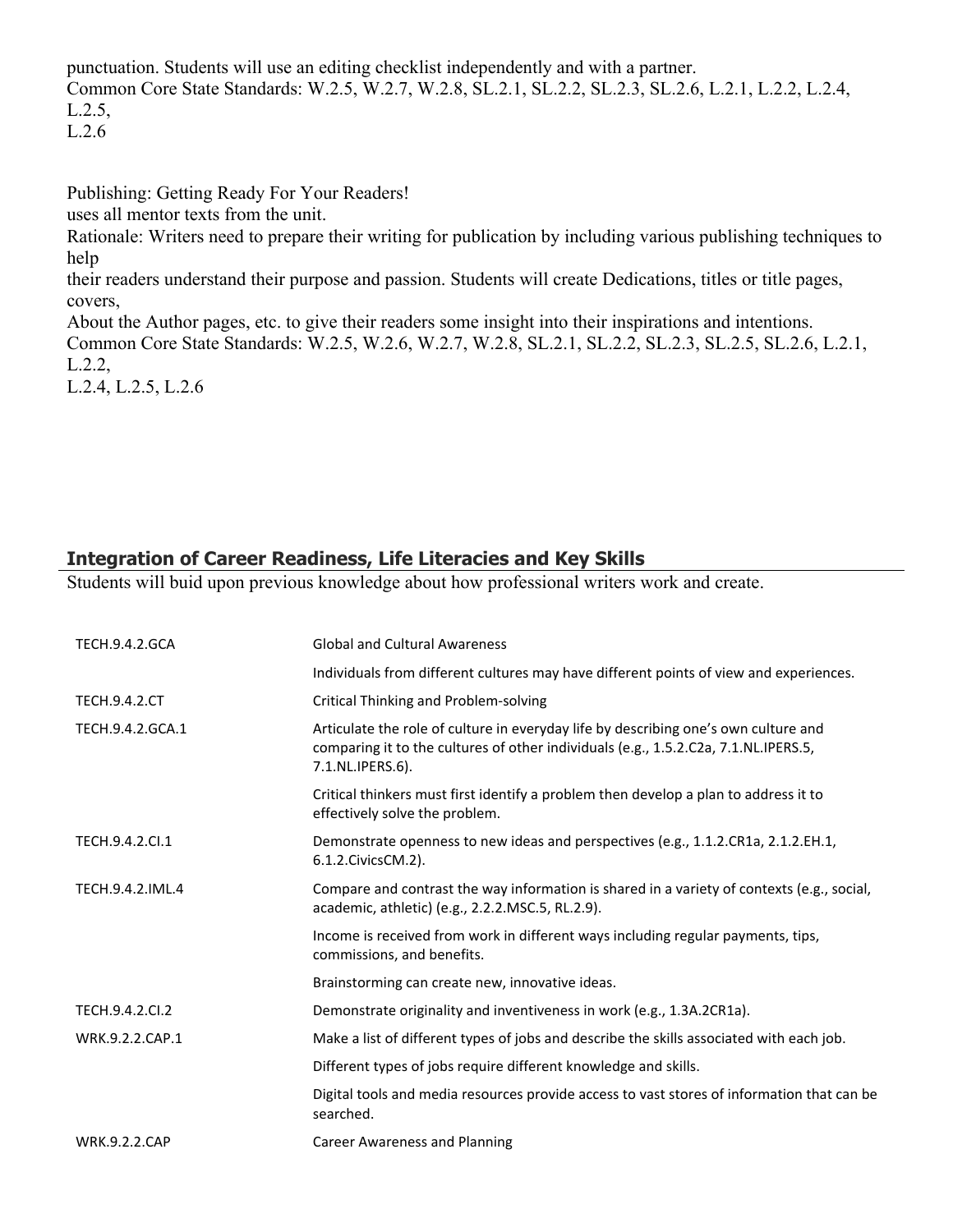| WRK.9.1.2.CAP.2 | Explain why employers are willing to pay individuals to work.                      |
|-----------------|------------------------------------------------------------------------------------|
| TECH.9.4.2.CT.3 | Use a variety of types of thinking to solve problems (e.g., inductive, deductive). |

## **Technology and Design Integration**

Students will interact with Smartboard, Ipads, Chromebooks and document camera.

| $CS.K-2.8.1.2.NL2$  | Describe how the Internet enables individuals to connect with others worldwide.                                                                                              |
|---------------------|------------------------------------------------------------------------------------------------------------------------------------------------------------------------------|
| $CS.K-2.8.1.2.NI.1$ | Model and describe how individuals use computers to connect to other individuals, places,<br>information, and ideas through a network.                                       |
| CS.CS               | <b>Computing Systems</b>                                                                                                                                                     |
| $CS.K-2.8.1.2.CS.1$ | Select and operate computing devices that perform a variety of tasks accurately and<br>quickly based on user needs and preferences.                                          |
|                     | Individuals use computing devices to perform a variety of tasks accurately and quickly.<br>Computing devices interpret and follow the instructions they are given literally. |

#### **Interdisciplinary Connections**

Through the mentor texts, and personal choice text, students will make interdisciplinary connections during the writing process.

SOC.6.1.4.D.CS3 Personal, family, and community history is a source of information for individuals about the people and places around them.

#### **Differentiation**

Based on invidual need, teachers will offer additional support though conferencing, modified mentor text, peer support and individualized mini-lessons.

Advanced learners will be offered more rigorous mentor texts to emulate, teacher conferences and reference materials to support in-depth writing endeavors, based on choice.

- Understand that gifted students, just like all students, come to school to learn and be challenged.
- Pre-assess your students. Find out their areas of strength as well as those areas you may need to address before students move on.
- Consider grouping gifted students together for at least part of the school day.
- Plan for differentiation. Consider pre-assessments, extension activities, and compacting the curriculum.
- Use phrases like "You've shown you don't need more practice" or "You need more practice" instead of words like "qualify" or "eligible" when referring to extension work.
- Encourage high-ability students to take on challenges. Because they're often used to getting good grades, gifted students may be risk averse.
- **Definitions of Differentiation Components**:
	- o Content the specific information that is to be taught in the lesson/unit/course of instruction.
	- o Process how the student will acquire the content information.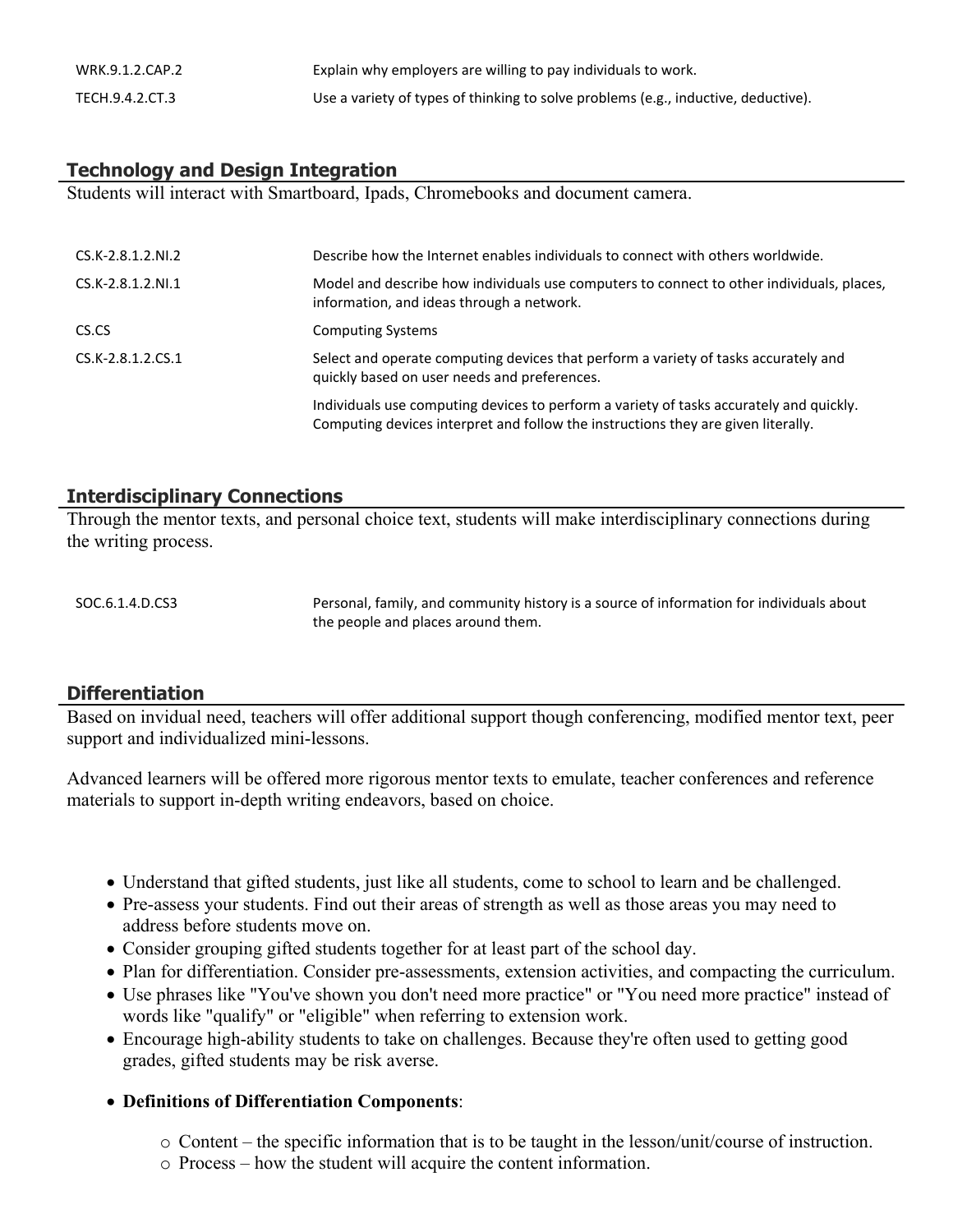- o Product how the student will demonstrate understanding of the content.
- o Learning Environment the environment where learning is taking place including physical location and/or student grouping

## **Differentiation occurring in this unit:**

Based on invidual need, teachers will offer additional support though conferencing, modified mentor text, peer support and individualized mini-lessons.

Advanced learners will be offered more rigorous mentor texts to emulate, teacher conferences and reference materials to support in-depth writing endeavors, based on choice.

# **Modifications & Accommodations**

IEP accommodations, and modifications will be in place, and teacher assigned modifications and accommodations will be assigned, assessed, and monitored.

Follow IEP accommodations and differentiate materials, project requirements as needed.

Refer to QSAC EXCEL SMALL SPED ACCOMMOCATIONS spreadsheet in this discipline.

#### **Modifications and Accommodations used in this unit:**

IEP modifications will be followed

RTI support in writing

conferencing,

re-teaching mini-lessons

extended writing time/opportunities

#### **Benchmark Assessments**

**Benchmark Assessments** are given periodically (e.g., at the end of every quarter or as frequently as once per month) throughout a school year to establish baseline achievement data and measure progress toward a standard or set of academic standards and goals.

#### **Schoolwide Benchmark assessments:**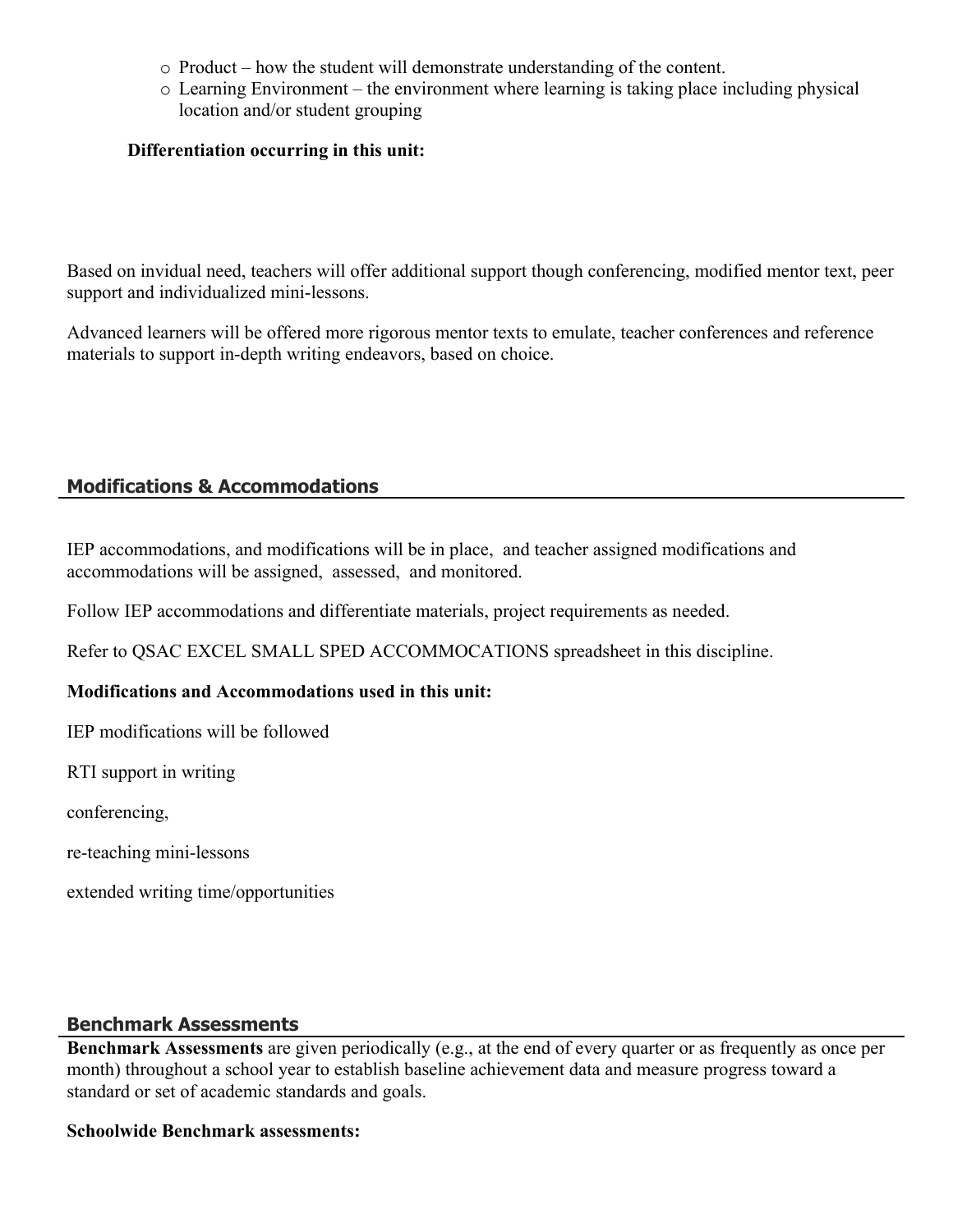Aimsweb benchmarks 3X a year

Linkit Benchmarks 3X a year

DRA

## **Additional Benchmarks used in this unit:**

DRA and Aimsweb

## **Formative Assessments**

Assessment allows both instructor and student to monitor progress towards achieving learning objectives, and can be approached in a variety of ways. **Formative assessment** refers to tools that identify misconceptions, struggles, and learning gaps along the way and assess how to close those gaps. It includes effective tools for helping to shape learning, and can even bolster students' abilities to take ownership of their learning when they understand that the goal is to improve learning, not apply final marks (Trumbull and Lash, 2013). It can include students assessing themselves, peers, or even the instructor, through writing, quizzes, conversation, and more. In short, formative assessment occurs throughout a class or course, and seeks to improve student achievement of learning objectives through approaches that can support specific student needs (Theal and Franklin, 2010, p. 151).

#### **Formative Assessments used in this unit:**

**Discussion** 

Teacher conferences

worksheets

Anecdotal records

Student drafts

#### **Summative Assessments**

**summative assessments** evaluate student learning, knowledge, proficiency, or success at the conclusion of an instructional period, like a unit, course, or program. Summative assessments are almost always formally graded and often heavily weighted (though they do not need to be). Summative assessment can be used to great effect in conjunction and alignment with formative assessment, and instructors can consider a variety of ways to combine these approaches.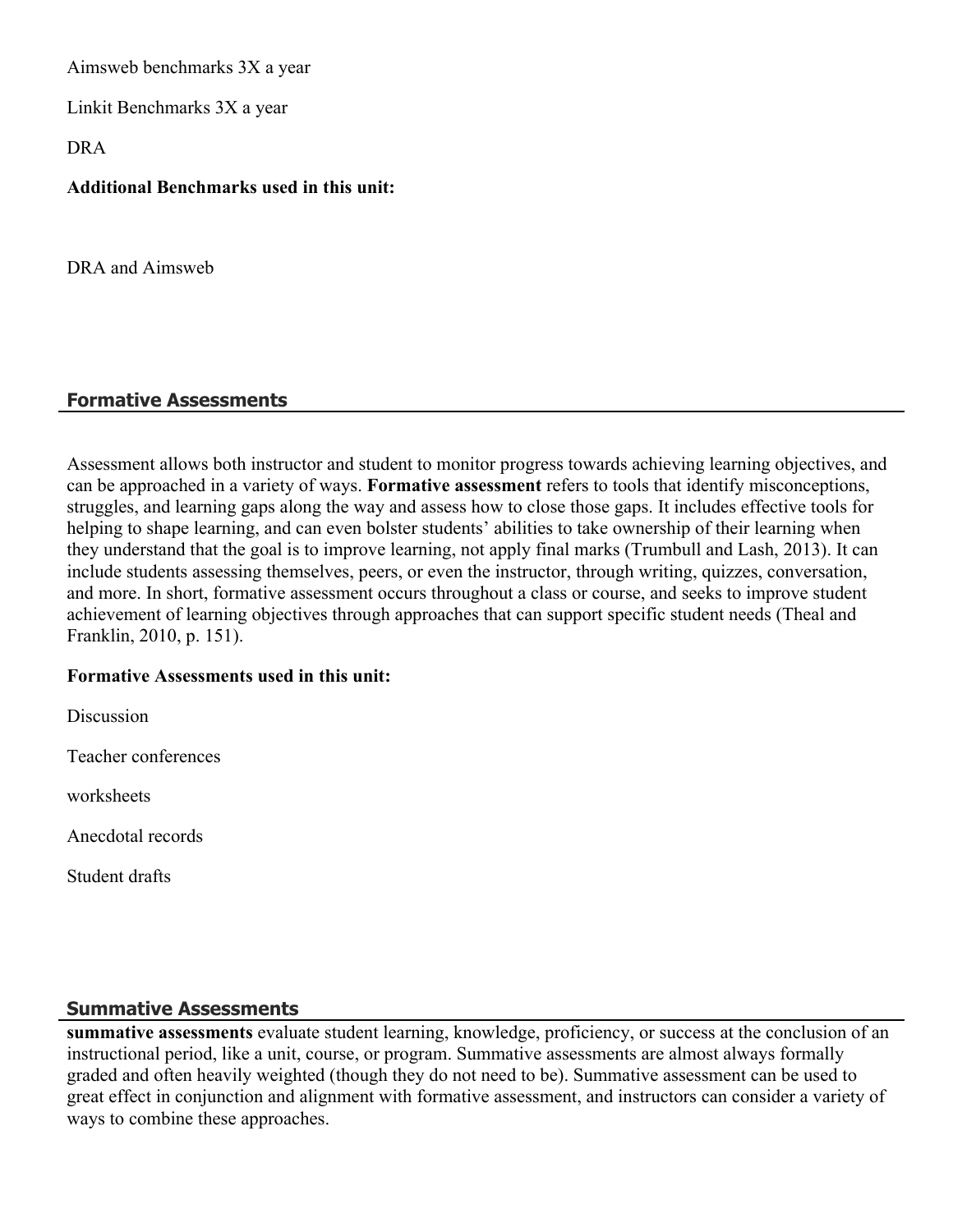#### **Summative assessments for this unit:**

#### Student Self-Reflection

uses students' published pieces, Writers' Notebooks, and a self-reflection handout for students to complete. Rationale: Reflection is an important part of the writing process, as a writer's work is never truly finished. Having

students reflect on their learning and set goals for the future enables them to become more independent writers.

Final writing pieces

Teacher made assessments

## **Instructional Materials**

Schoolwide, Inc. "How Writers Work" teacher instructional unit

Mentor Texts Author: A True Story by Helen Lester The Best Story by Eileen Spinelli Fireflies by Julie Brinckloe Let's Do Nothing by Tony Fucile Nothing Ever Happens on 90th Street by Roni Schotter

Leveled texts to be used as additional resources to differentiate instruction

leveled resources for research into topics of interest

Links and videos (Schoolwide and teacher chosen)

Smartboard applications

document camera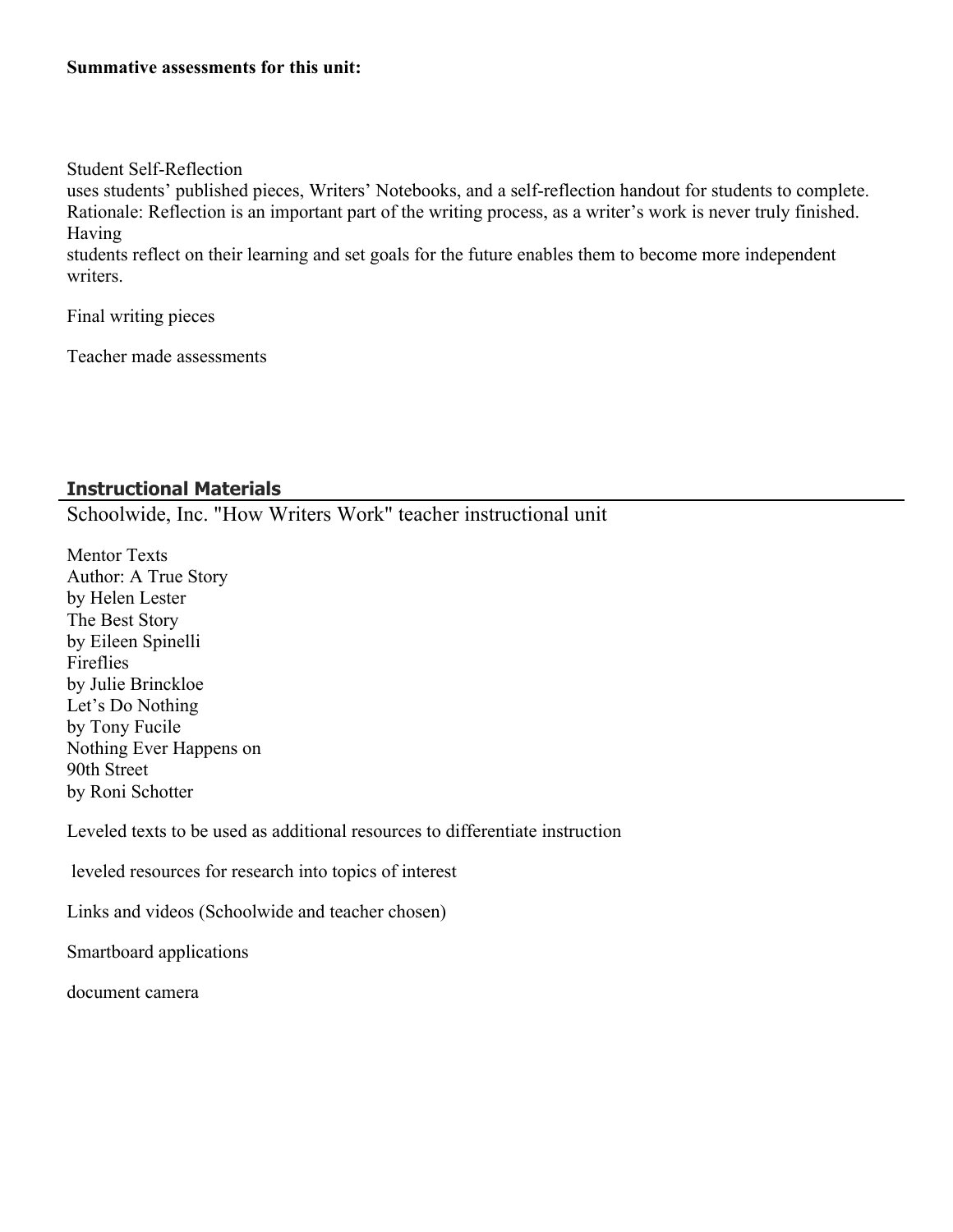# **Standards**

| CCSS.ELA-Literacy.W.2.3    | Write narratives in which they recount a well-elaborated event or short sequence of<br>events, include details to describe actions, thoughts, and feelings, use temporal words to<br>signal event order, and provide a sense of closure. |
|----------------------------|------------------------------------------------------------------------------------------------------------------------------------------------------------------------------------------------------------------------------------------|
| CCSS.ELA-Literacy.W.2.5    | With guidance and support from adults and peers, focus on a topic and strengthen writing<br>as needed by revising and editing.                                                                                                           |
| CCSS.ELA-Literacy.W.2.7    | Participate in shared research and writing projects (e.g., read a number of books on a<br>single topic to produce a report; record science observations).                                                                                |
| CCSS.ELA-Literacy.W.2.8    | Recall information from experiences or gather information from provided sources to<br>answer a question.                                                                                                                                 |
| CCSS.ELA-Literacy.SL.2.1   | Participate in collaborative conversations with diverse partners about grade 2 topics and<br>texts with peers and adults in small and larger groups.                                                                                     |
| CCSS.ELA-Literacy.SL.2.1.a | Follow agreed-upon rules for discussions (e.g., gaining the floor in respectful ways,<br>listening to others with care, speaking one at a time about the topics and texts under<br>discussion).                                          |
| CCSS.ELA-Literacy.SL.2.1.b | Build on others' talk in conversations by linking their comments to the remarks of others.                                                                                                                                               |
| CCSS.ELA-Literacy.SL.2.1.c | Ask for clarification and further explanation as needed about the topics and texts under<br>discussion.                                                                                                                                  |
| CCSS.ELA-Literacy.SL.2.2   | Recount or describe key ideas or details from a text read aloud or information presented<br>orally or through other media.                                                                                                               |
| CCSS.ELA-Literacy.SL.2.3   | Ask and answer questions about what a speaker says in order to clarify comprehension,<br>gather additional information, or deepen understanding of a topic or issue.                                                                     |
| CCSS.ELA-Literacy.SL.2.4   | Tell a story or recount an experience with appropriate facts and relevant, descriptive<br>details, speaking audibly in coherent sentences.                                                                                               |
| CCSS.ELA-Literacy.SL.2.5   | Create audio recordings of stories or poems; add drawings or other visual displays to<br>stories or recounts of experiences when appropriate to clarify ideas, thoughts, and<br>feelings.                                                |
| CCSS.ELA-Literacy.SL.2.6   | Produce complete sentences when appropriate to task and situation in order to provide<br>requested detail or clarification.                                                                                                              |
| CCSS.ELA-Literacy.L.2.1    | Demonstrate command of the conventions of standard English grammar and usage when<br>writing or speaking.                                                                                                                                |
| CCSS.ELA-Literacy.L.2.1.a  | Use collective nouns (e.g., group).                                                                                                                                                                                                      |
| CCSS.ELA-Literacy.L.2.1.b  | Form and use frequently occurring irregular plural nouns (e.g., feet, children, teeth, mice,<br>fish).                                                                                                                                   |
| CCSS.ELA-Literacy.L.2.1.c  | Use reflexive pronouns (e.g., myself, ourselves).                                                                                                                                                                                        |
| CCSS.ELA-Literacy.L.2.1.d  | Form and use the past tense of frequently occurring irregular verbs (e.g., sat, hid, told).                                                                                                                                              |
| CCSS.ELA-Literacy.L.2.1.e  | Use adjectives and adverbs, and choose between them depending on what is to be<br>modified.                                                                                                                                              |
| CCSS.ELA-Literacy.L.2.1.f  | Produce, expand, and rearrange complete simple and compound sentences (e.g., The boy<br>watched the movie; The little boy watched the movie; The action movie was watched by<br>the little boy).                                         |
| CCSS.ELA-Literacy.L.2.2    | Demonstrate command of the conventions of standard English capitalization, punctuation,<br>and spelling when writing.                                                                                                                    |
| CCSS.ELA-Literacy.L.2.2.a  | Capitalize holidays, product names, and geographic names.                                                                                                                                                                                |
| CCSS.ELA-Literacy.L.2.2.b  | Use commas in greetings and closings of letters.                                                                                                                                                                                         |
| CCSS.ELA-Literacy.L.2.2.c  | Use an apostrophe to form contractions and frequently occurring possessives.                                                                                                                                                             |